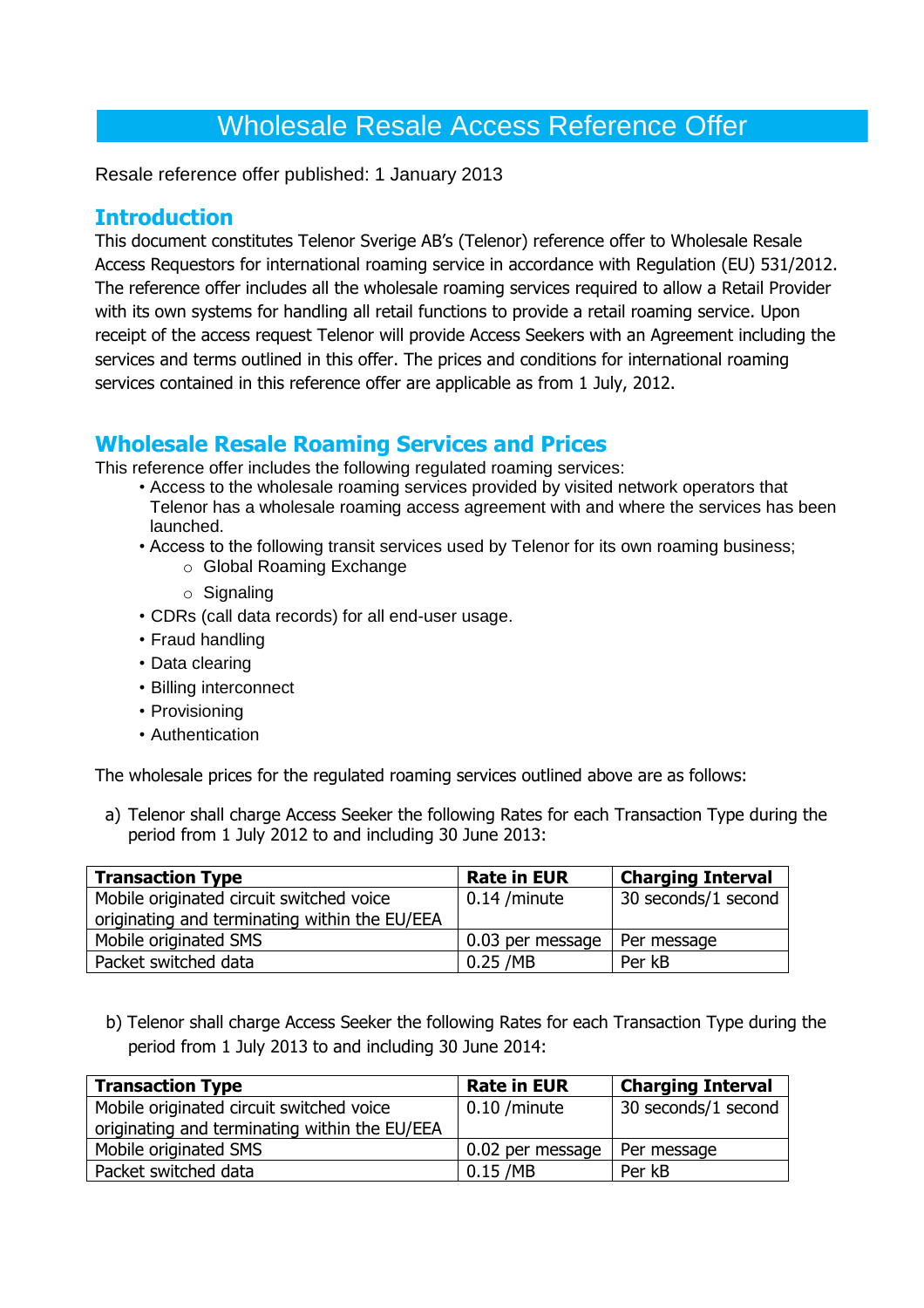c) Telenor shall charge Access Seeker the following Rates for each Transaction Type during the period from 1 July 2014 to and including 30 June 2015 and each subsequent one year term:

| <b>Transaction Type</b>                       | <b>Rate in EUR</b> | <b>Charging Interval</b> |
|-----------------------------------------------|--------------------|--------------------------|
| Mobile originated circuit switched voice      | $0.05$ /minute     | 30 seconds/1 second      |
| originating and terminating within the EU/EEA |                    |                          |
| Mobile originated SMS                         | 0.02 per message   | Per message              |
| Packet switched data                          | $0.05$ /MB         | Per kB                   |

# **Additional Services**

The following additional services, where available, will be provided upon request:

- a) Mobile terminated circuit switched voice calls
- b) Mobile originated circuit switched voice calls originating and/or terminating outside the EU/EEA including video calls if available
- c) Termination of outgoing SMS
- d) Credit control for pre-pay services
- e) Control of data bill shock
- f) Services to implement retail transparency obligations

### **Service Level Agreements**

Telenor shall supply the services to the Access Seeker on equivalent terms and conditions of supply and standards of service to those which it provides to its own retail customers.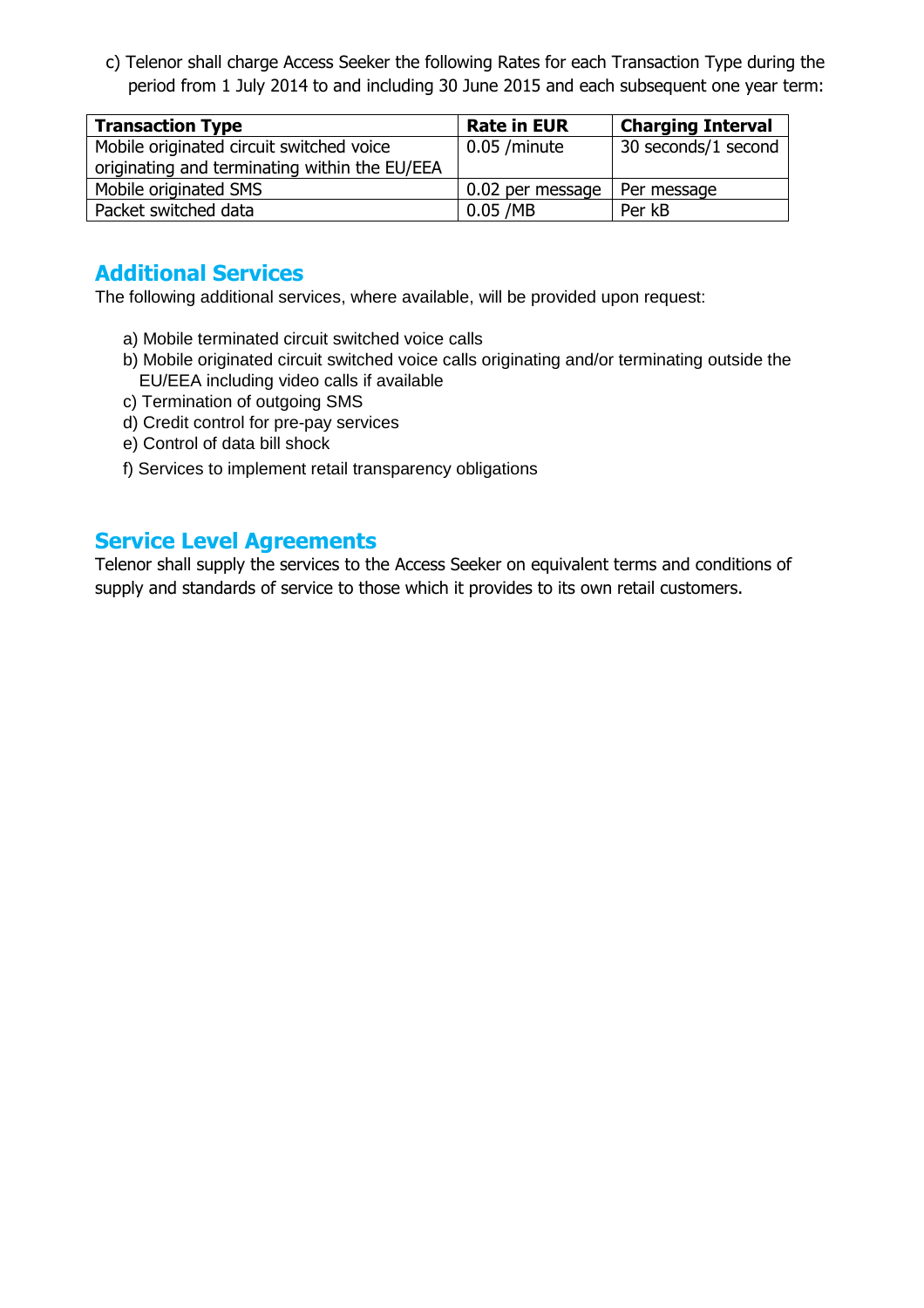# **Interoperability & Testing**

Telenor provides a Service Exposure layer which is used for integration of access seekers. The different access types and services are:

- Provisioning API
	- o Subscriber handlling
- Billing data
	- o CDR (Call Data Records) in TAP 3.11 via FTP
- Notification API
	- o SMS notification

The full list of these technical standards and protocols for the period in operation are available upon request by the Access Seeker.

### **Telenor use the following process for the implementation;**

Integration, connectivity, and interoperability test are done according to agreed schedule after signed contract and initial system information has been exchanged. The integration points are displayed below and depending on the agreed setup a subset of these can be sufficient to integrate.

The integration between the Access Seeker and the Telenor Network will be do one according to the following process:



### **Gathering information**

Information about the involved systems and its details are exchanged and reviewed in order to ensure common understanding of the integration.

Also detailed in this step is the information about MSISDN, IMSI, service configuration etc. that will be used during the Integration and the Integration tests.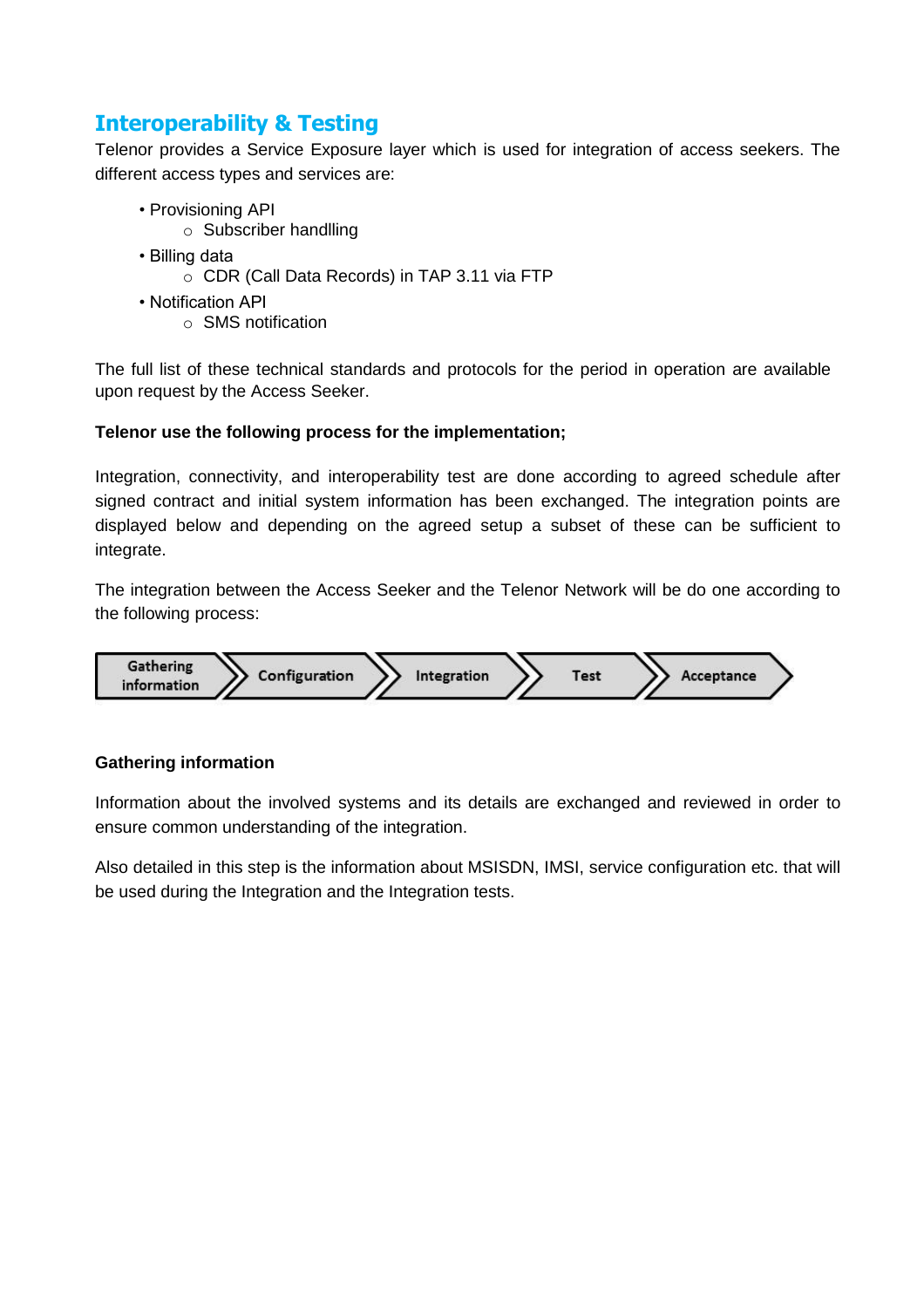### **Configuration**

The required configuration to be used depends on involved network elements and servers in order to start accepting and handle traffic and requests. When required setup, routing configuration, FW, VPN, etc. has been done, integration can start.

#### **Integration**

The integration phase is when technicians set up the communication according to system details agreed on and perform handshake tests for each system on connectivity level.

#### **Tests**

During the integration test period there will be Telenor personnel available for quick response during office hours. Time required for tests depends on the integration point and other factors.

#### **Acceptance**

The acceptance is the last phase when integration tests have been completed successfully and both parties agree on approved connectivity, service and functionality. From a technical point of view, the service is ready for launch.

Both Parties shall allocate resources in order to complete the integration and testing within 3 months from the conclusion of the Wholesale Resale Access Agreement unless otherwise is mutually agreed.

### **Security and Data Privacy**

The Parties commit themselves to observe the secrecy rules and maintain the data secrecy according to the data security and data privacy obligations under the European Regulatory Framework, the Swedish Regulatory Framework and as further outlined in the Wholesale Resale Access Agreement.

### **Duration of the Agreement**

When the agreement comes into force it shall remain in force unless terminated by one of the parties in writing subject to a notice period of six months or terminated as per the conditions stipulated in the Wholesale Resale Access Agreement.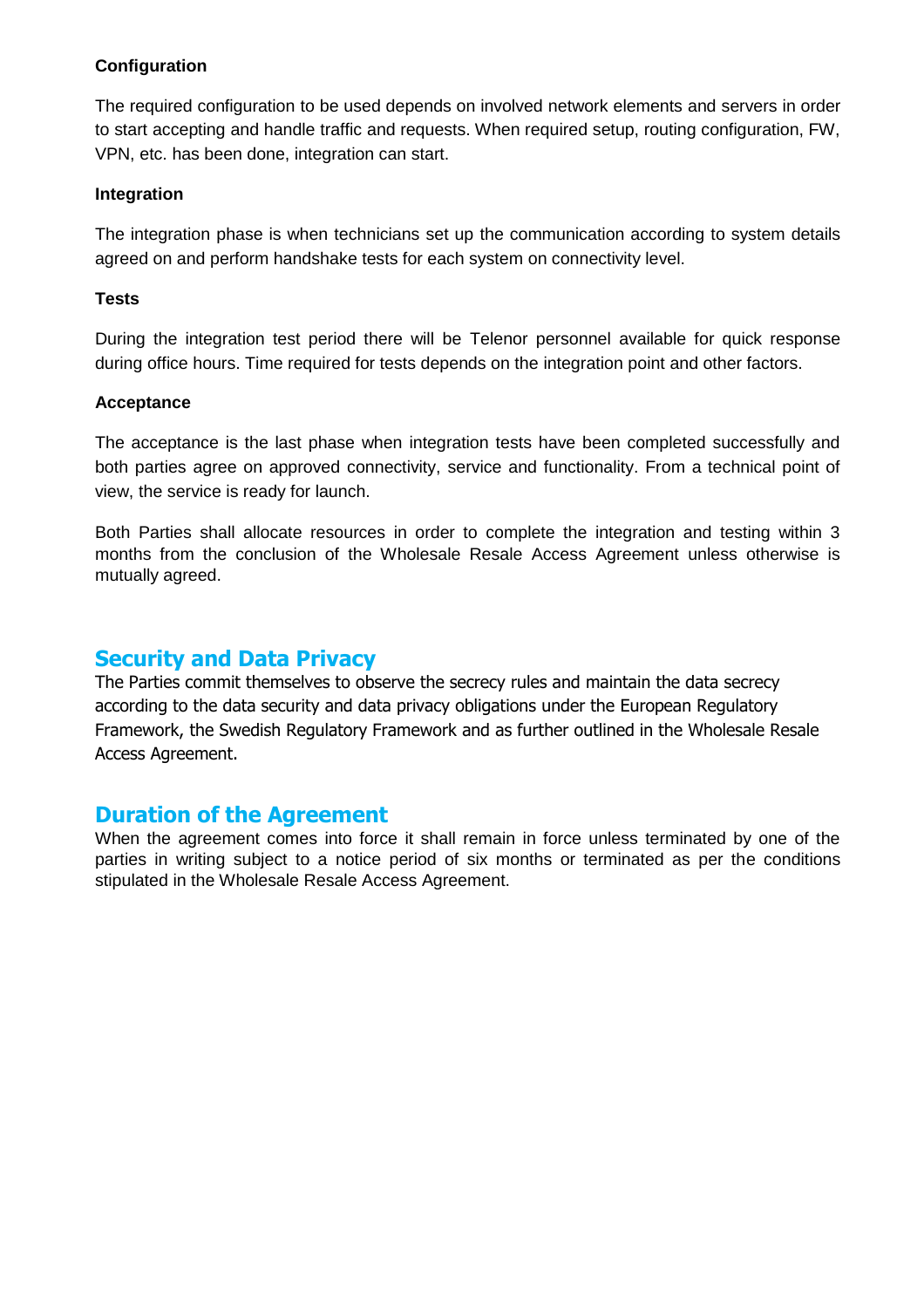# **Restrictions on Conduct of Business**

The Access Seeker undertakes the following:

- Not to resell roaming services to businesses or other entities which are not end users of roaming services;
- To ensure that the Wholesale Resale Access services are not used for commercial SMS termination via Telenor SMS-C and that no SPAM or commercial SMS are sent across the Telenor SMS-C by using this facility. If commercial SMS termination is required, a separate agreement will be concluded for this service;
- To take all reasonable steps to maintain the quality of the Telenor systems, interfaces and the Telenor roaming partners' networks;
- Not to use the Wholesale Resale Access services or allow any customer or other third party to use such services for any immoral, obscene, harmful, offensive or unlawful purpose;
- Not to make any disparaging remarks about the Telenor Wholesale Resale Access services or mislead or make any false statements or representations in respect of Telenor Wholesale Resale Access services;
- To comply with all directions issued by Telenor which are reasonably necessary to assist it in complying with any regulatory requirement; and
- Not to seek to sell Access Seeker services to any customer whose residence or place of business is outside the EU/EEA.

### **Requirements on the Access Seeker**

Telenor may require the following information from the Access Seeker:

- A bank guarantee and/or upfront payment prior to commencement of the service start and during operations.
- A forecast of traffic volumes and subsequent updates.
- Any other technical information necessary to launch or assess compatibility of the service.

The Access Seeker is responsible for:

- Managing the use of roaming services by its customers.
- Any fraudulent use of the service by its customers. As such, the Access Seeker needs to comply and put into place relevant anti-fraud prevention procedures including notifying Telenor immediately if the Access Seeker suspects any kind of fraud or abuse which involves the services offered to the Access Seeker under the Wholesale Resale Access Offer and co-operating in good faith with Telenor and using all appropriate means to identify, technically manage, eliminate and prevent the fraud or abuse as soon as practicable. Additional information about these procedures is available upon request.

In the event of a request for specific services or facilities, Telenor reserves the right to require payments to recover the costs of the investments undertaken specifically to provide those services or facilities to the Access Seeker.